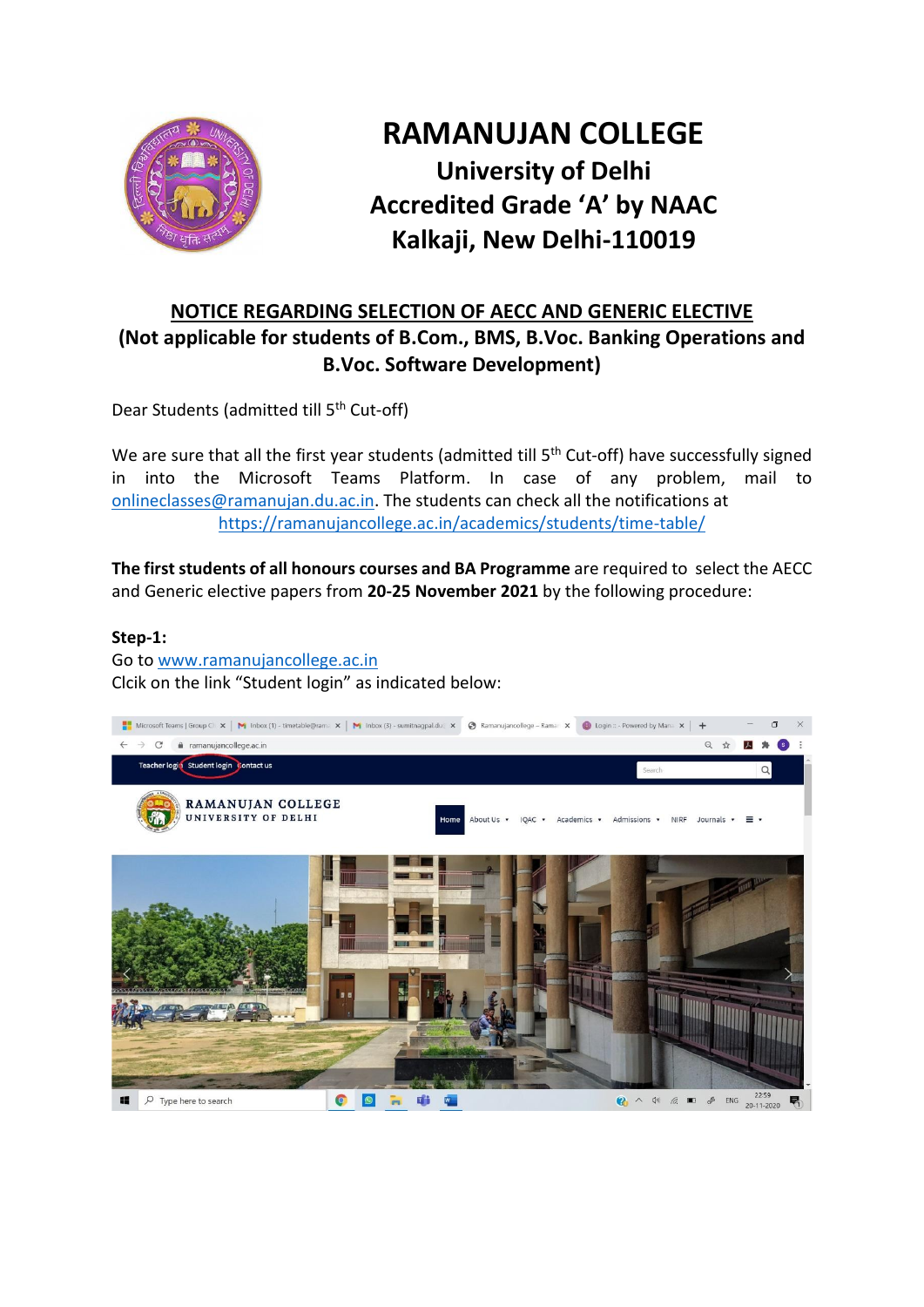## **Step-2:**



Login into your student portal.

#### **Step-3:**

Go to Generic Elective Tab and click on Generic Elective. The following screen will appear:

| $\times$ +<br>Ramanujancollege - Ramanujanc X<br><b>B</b> Ramanujan College<br>$\Box$<br>$\Gamma$ |    |              |                     | $\Box$ | $\times$ |
|---------------------------------------------------------------------------------------------------|----|--------------|---------------------|--------|----------|
| G<br>Not secure   rcdu.in/medu-ramanujan/gec/<br>$\leftarrow$                                     | îο |              |                     |        |          |
| Ramanujan College<br>(University of Delhi)<br>Kalkaji, New Delhi-110019                           |    |              |                     |        |          |
| <b>Admissions 2021-22</b>                                                                         |    |              |                     |        |          |
| <b>Portal for Selection of Generic Elective/ AECC/ Language Courses</b>                           |    |              |                     |        |          |
| 20150004<br>Form Number<br><b>RESET</b><br>Submit<br>IT Department Ramanujan College              |    |              |                     |        |          |
| $\leq$<br>൚<br>$\circ$<br>$\wedge$ do<br>박<br>Type here to search<br>20°C                         |    | $\delta$ ENG | 10:39<br>20-11-2021 |        |          |

#### **Step-4:**

Type your University Form Number and click on Submit. The following window will appear:

| <b>TIP.</b>              |                           | Ramanujan College<br>(University of Delhi)<br>Kalkaji, New Delhi-110019 |                             |                                 |                             |                               |                                  |  | <b>CITY</b> |  |
|--------------------------|---------------------------|-------------------------------------------------------------------------|-----------------------------|---------------------------------|-----------------------------|-------------------------------|----------------------------------|--|-------------|--|
|                          |                           |                                                                         |                             | <b>Student Details</b>          |                             |                               |                                  |  |             |  |
|                          | "Form Number:<br>21045950 |                                                                         |                             | "NAME:                          |                             |                               | AASTHA RATHORE                   |  |             |  |
| "Category:<br>"Email Id: |                           |                                                                         | <b>GENERAL</b>              |                                 | *Mobile Number:<br>*Course: |                               | 8002848318                       |  |             |  |
|                          |                           |                                                                         | aastharathore2606@gmail.com |                                 |                             |                               | B.A. (H) English                 |  |             |  |
|                          |                           | <b>Selection of Generic Elective/ AECC/ Language Courses</b>            |                             |                                 |                             |                               |                                  |  |             |  |
|                          | *Core                     |                                                                         | Indian Classical Literature | *Core                           |                             | European Classical Literature |                                  |  |             |  |
|                          | *AECC                     | <b>English Communication</b>                                            |                             |                                 | *Generic Elective           |                               | === Select Generic Elective=== v |  |             |  |
|                          |                           |                                                                         |                             | Submit Reset                    |                             |                               |                                  |  |             |  |
|                          |                           |                                                                         |                             | IT Department Ramanujan College |                             |                               |                                  |  |             |  |